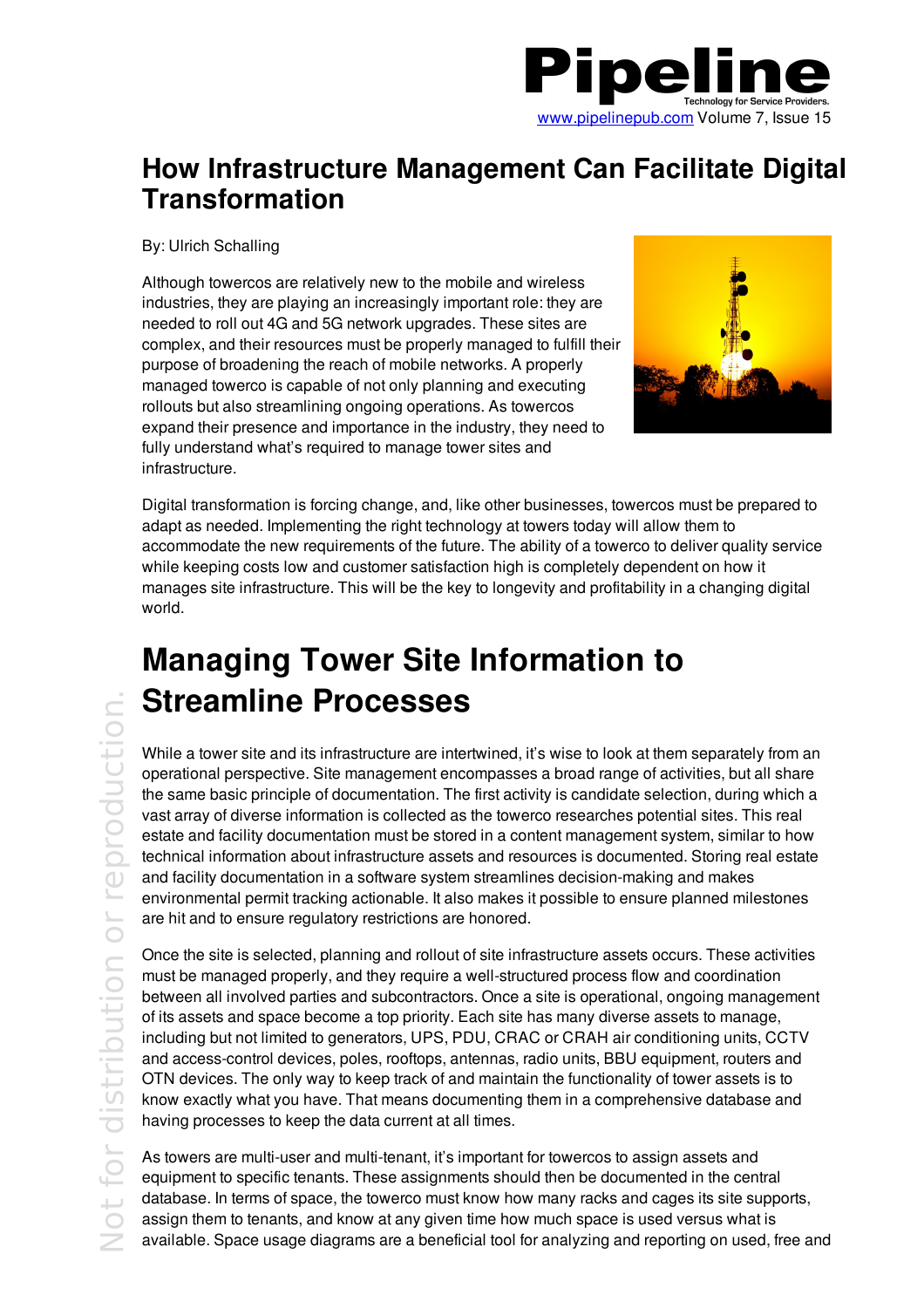reserved space, both in aggregate and by individual tenant. These are only available when there's an underlying database in which the detailed site-specific information is properly documented.

A common theme emerges among these different facets of tower site management: All require a way to keep track of and make specific information actionable. Towercos can borrow principles from data center infrastructure management to address this need. Any DCIM tool relies on a database of documented assets in the facility to manage space, power, cooling and connectivity. What towercos need is a software system that expands this functionality to include all assets, resources and information, across all operational areas. Managing tower site information in such a unified way streamlines all processes. A key feature to look for in a management solution is therefore a single source of truth data repository that crosses operational boundaries.

#### **Industry Connections: Data Centers**

Traditionally DCIM is not on the radar of towercos. However, every tower and rooftop needs sufficient power, cooling and space to operate, and these are the fundamentals of DCIM. The ideal towerco management software should therefore have DCIM functionalities that make it possible to efficiently manage the space, power and temperature of towers, similarly to how it manages those elements in a data center. In terms of temperature management, the only difference between towers and data centers is that tower sites are smaller and cooling needs are limited.

Once tower assets and resources are documented within a central data repository, users will then be able to view the tower's as-is space usage in various graphical representations—and see at a glance what space is being used, what is committed, and what is available. If power cabling and circuit breakers are also documented in the database, towercos will also have information about provisioned versus consumed power and power capacity readily available. The ability to monitor power consumption per tenant is also key to determine pricing and ensuring SLAs are met.

#### **Learning from Edge Data Centers**

The tower infrastructure is the convergence of many elements: the tower, edge small cells, fiber and power cabling and data center infrastructure. When you consider tower infrastructure from this perspective, it makes sense to reframe managing it to align with that of an edge data center.

Towers are becoming more prevalent because they are necessary for mobile edge computing. Service providers need to get their customers closer to their network to deliver a better experience. Towers are a vital link in the chain from core data center to edge data center to, ultimately, end users. As such, they have similar needs as edge data centers in terms of capacity, connectivity and redundancy, as well as space, power and cooling. In this context, it's valid to use edge data center infrastructure management best practices as a reference for tower infrastructure management. At the heart of both should be DCIM capabilities, enhanced with cable and telecommunication resource management.

For example, RAN resources at the site must be linked to fronthaul and backhaul connectivity data, configuration data for mobile RAN resources, and operations from mobile RAN to core network. A tower's cabling and connectivity infrastructure must be capable of handling these data flows. For a tower to operate efficiently, it must have physical and logical network inventory to manage site infrastructure such as power and cabling, but also antenna, BBUs, RRUs, routers and OTN devices. From a mobile operations perspective, logical connectivity management is needed both in the fronthaul and backhaul portion of the network. Configuration data must also be managed, including parameters of antenna, parameters of BBUs, RRUs, cells and more. Towercos can take over these types of tasks from their mobile operator tenants, such as RAN configuration management, RAN operations, RAN spare part and repair. In doing so, they help their operator tenants get closer to their users, regardless of where they are or how distant from the core network.

In today's new mobile RAN architectures, the previous long coaxial cable runs are being replaced with fiber optic accompanied by power cables to provide power to the equipment at the tower or rooftop. Cabling is the foundation for the FTTA (Fiber to the Antenna) and C-RAN architecture of